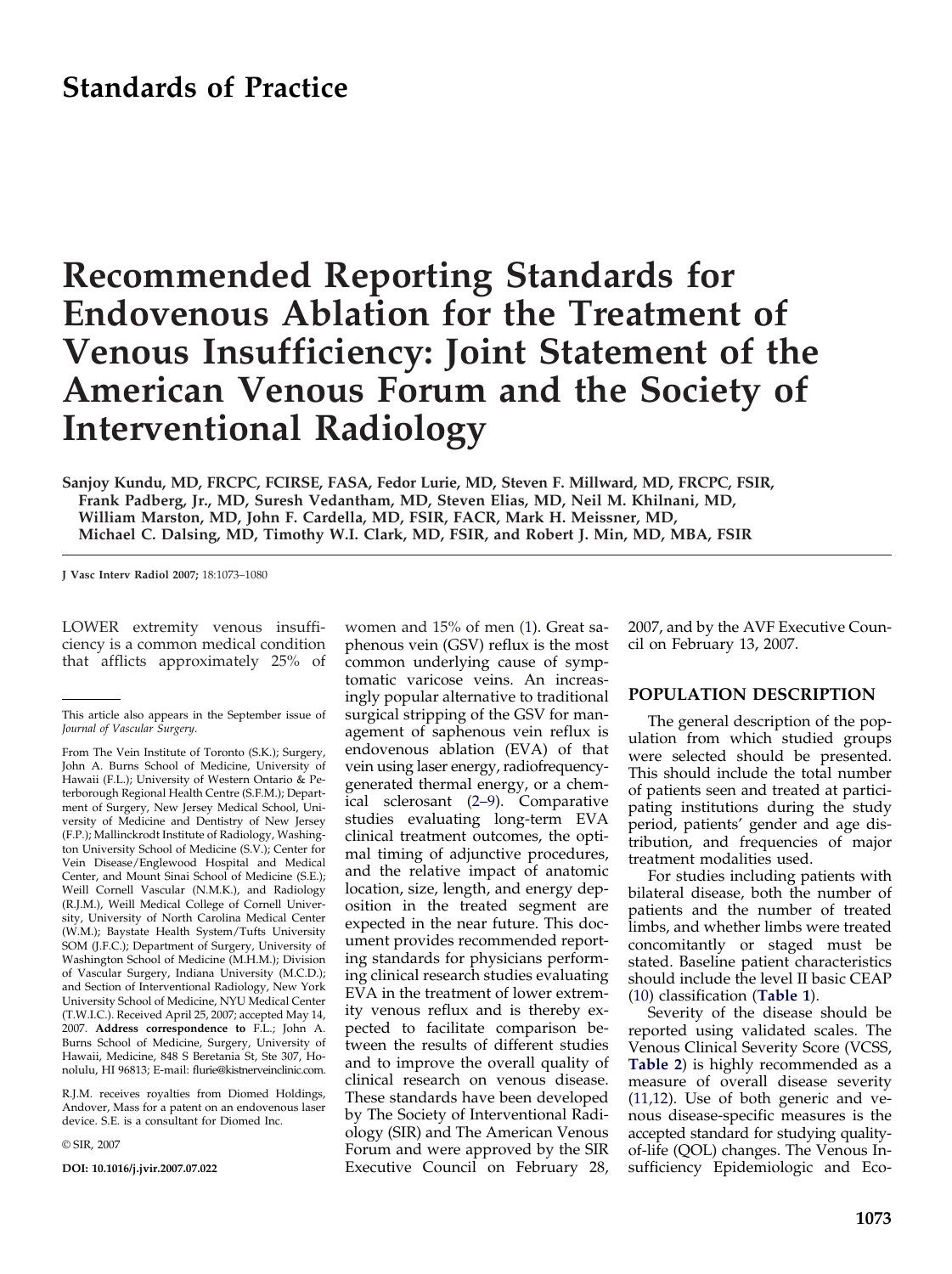<span id="page-1-0"></span>

| Table 1<br><b>CEAP Classification of Chronic Venous Disease</b>     |                                                                                                                                                                                                                                                                                                                                                                                                                                                                                           |  |  |
|---------------------------------------------------------------------|-------------------------------------------------------------------------------------------------------------------------------------------------------------------------------------------------------------------------------------------------------------------------------------------------------------------------------------------------------------------------------------------------------------------------------------------------------------------------------------------|--|--|
| Classification                                                      | Symptom                                                                                                                                                                                                                                                                                                                                                                                                                                                                                   |  |  |
| Clinical                                                            |                                                                                                                                                                                                                                                                                                                                                                                                                                                                                           |  |  |
|                                                                     | No visible or palpable signs of venous disease                                                                                                                                                                                                                                                                                                                                                                                                                                            |  |  |
|                                                                     | Telangiectases or reticular veins                                                                                                                                                                                                                                                                                                                                                                                                                                                         |  |  |
|                                                                     | Varicose veins                                                                                                                                                                                                                                                                                                                                                                                                                                                                            |  |  |
|                                                                     | Edema                                                                                                                                                                                                                                                                                                                                                                                                                                                                                     |  |  |
|                                                                     | Pigmentation or eczema                                                                                                                                                                                                                                                                                                                                                                                                                                                                    |  |  |
|                                                                     | Lipodermatosclerosis or atrophie blanche                                                                                                                                                                                                                                                                                                                                                                                                                                                  |  |  |
|                                                                     | Healed venous ulcer                                                                                                                                                                                                                                                                                                                                                                                                                                                                       |  |  |
|                                                                     | Active venous ulcer                                                                                                                                                                                                                                                                                                                                                                                                                                                                       |  |  |
| $C_0$<br>$C_1$<br>$C_2$<br>$C_3$<br>$C_{4a}$<br>$C_5$<br>$C_6$<br>S | Symptomatic, including ache, pain, tightness, skin irritation, heaviness, and muscle cramps, and other<br>complaints attributable to venous dysfunction                                                                                                                                                                                                                                                                                                                                   |  |  |
| $\boldsymbol{A}$                                                    | Asymptomatic                                                                                                                                                                                                                                                                                                                                                                                                                                                                              |  |  |
| Etiologic                                                           |                                                                                                                                                                                                                                                                                                                                                                                                                                                                                           |  |  |
|                                                                     | Congenital                                                                                                                                                                                                                                                                                                                                                                                                                                                                                |  |  |
| $\begin{array}{l} E_c \\ E_p \\ E_s \\ E_n \end{array}$             | Primary                                                                                                                                                                                                                                                                                                                                                                                                                                                                                   |  |  |
|                                                                     | Secondary (postthrombotic)                                                                                                                                                                                                                                                                                                                                                                                                                                                                |  |  |
|                                                                     | No venous cause identified                                                                                                                                                                                                                                                                                                                                                                                                                                                                |  |  |
| Anatomic                                                            |                                                                                                                                                                                                                                                                                                                                                                                                                                                                                           |  |  |
| $A_{\rm s}$                                                         | Superficial veins                                                                                                                                                                                                                                                                                                                                                                                                                                                                         |  |  |
| $\rm A_p$                                                           | Perforator veins                                                                                                                                                                                                                                                                                                                                                                                                                                                                          |  |  |
| $A_d$                                                               | Deep veins                                                                                                                                                                                                                                                                                                                                                                                                                                                                                |  |  |
| An                                                                  | No venous location identified                                                                                                                                                                                                                                                                                                                                                                                                                                                             |  |  |
| Pathophysiologic                                                    |                                                                                                                                                                                                                                                                                                                                                                                                                                                                                           |  |  |
| $P_r$                                                               | Reflux                                                                                                                                                                                                                                                                                                                                                                                                                                                                                    |  |  |
| $P_{o}$                                                             | Obstruction                                                                                                                                                                                                                                                                                                                                                                                                                                                                               |  |  |
| $P_{r,o}$                                                           | Reflux and obstruction                                                                                                                                                                                                                                                                                                                                                                                                                                                                    |  |  |
| $P_n$                                                               | No venous pathophysiology identifiable                                                                                                                                                                                                                                                                                                                                                                                                                                                    |  |  |
| Level of investigation                                              |                                                                                                                                                                                                                                                                                                                                                                                                                                                                                           |  |  |
| Level I                                                             | Office visit, with history and clinical examination, which may include the use of a hand-held Doppler<br>scanner.                                                                                                                                                                                                                                                                                                                                                                         |  |  |
| Level II                                                            | Noninvasive vascular laboratory testing, which now routinely includes duplex color scanning, with<br>some plethysmographic method added as desired                                                                                                                                                                                                                                                                                                                                        |  |  |
| Level III                                                           | Invasive investigations or more complex imaging studies, including ascending and descending<br>venography, venous pressure measurements, computed tomography, or magnetic resonance<br>imaging.                                                                                                                                                                                                                                                                                           |  |  |
| Example                                                             | A patient has painful swelling of the leg, and varicose veins, lipodermatosclerosis, and active<br>ulceration. Duplex scanning shows axial reflux of the great saphenous vein above and below the<br>knee, incompetent calf perforator veins, and axial reflux in the femoral and popliteal veins. There<br>are no signs of postthrombotic obstruction.<br>Classification according to basic CEAP: $C_{6,S}$ , E <sub>p</sub> , A <sub>s,p,d</sub> , P <sub>r</sub> . (2004-05-17, L II). |  |  |

nomic Study of Quality-of-Life (VEINES-QOL/Sym) questionnaire scale, the Chronic Venous Insufficiency Questionnaire-2 (CIVIQ-2), and the Aberdeen questionnaires have all been validated in patients with lower extremity venous reflux and are highly recommended for use as venous disease–specific QOL measures [\(13-19\)](#page-7-0).

Because patient satisfaction depends upon addressing his or her chief complaint, the specific primary reason for treatment is also important to indicate. Common symptoms of venous disease include aching, burning, itching, heaviness, swelling, cramping, and local inflammation in the affected limb, among others.

A history of superficial or deep venous disease or interventions, or both, may influence both the performance and the results of EVA procedures and is therefore important to describe. Specifically, the following interventions are important: use of graduated compression stockings; a history of venous stripping and/or ligation of truncal veins, ambulatory phlebectomy, sclerotherapy, subfascial endoscopic perforator surgery (SEPS), previous EVA procedures, thrombolysis, angioplasty, or stent placement; or the presence of endovenous devices including stents, inferior vena cava filters, and central venous access devices.

The presence of major comorbidi-

ties may reduce the clinical success rate or increase the rate of complications, or both. Conversely, exclusion of patient subsets due to morbidity can also bias the population and should be considered when comparing patient cohorts. The following comorbidities may influence the results of EVA and should be reported: coronary artery disease, congestive heart failure, diabetes mellitus, thrombophilias, increased body mass index, and poor overall general health [\(20\)](#page-7-0).

*Additional Anatomic and Physiologic Characterization of Venous Disease*.—Potential candidates for EVA include patients with reflux in an incompetent GSV or small saphenous vein (SSV) or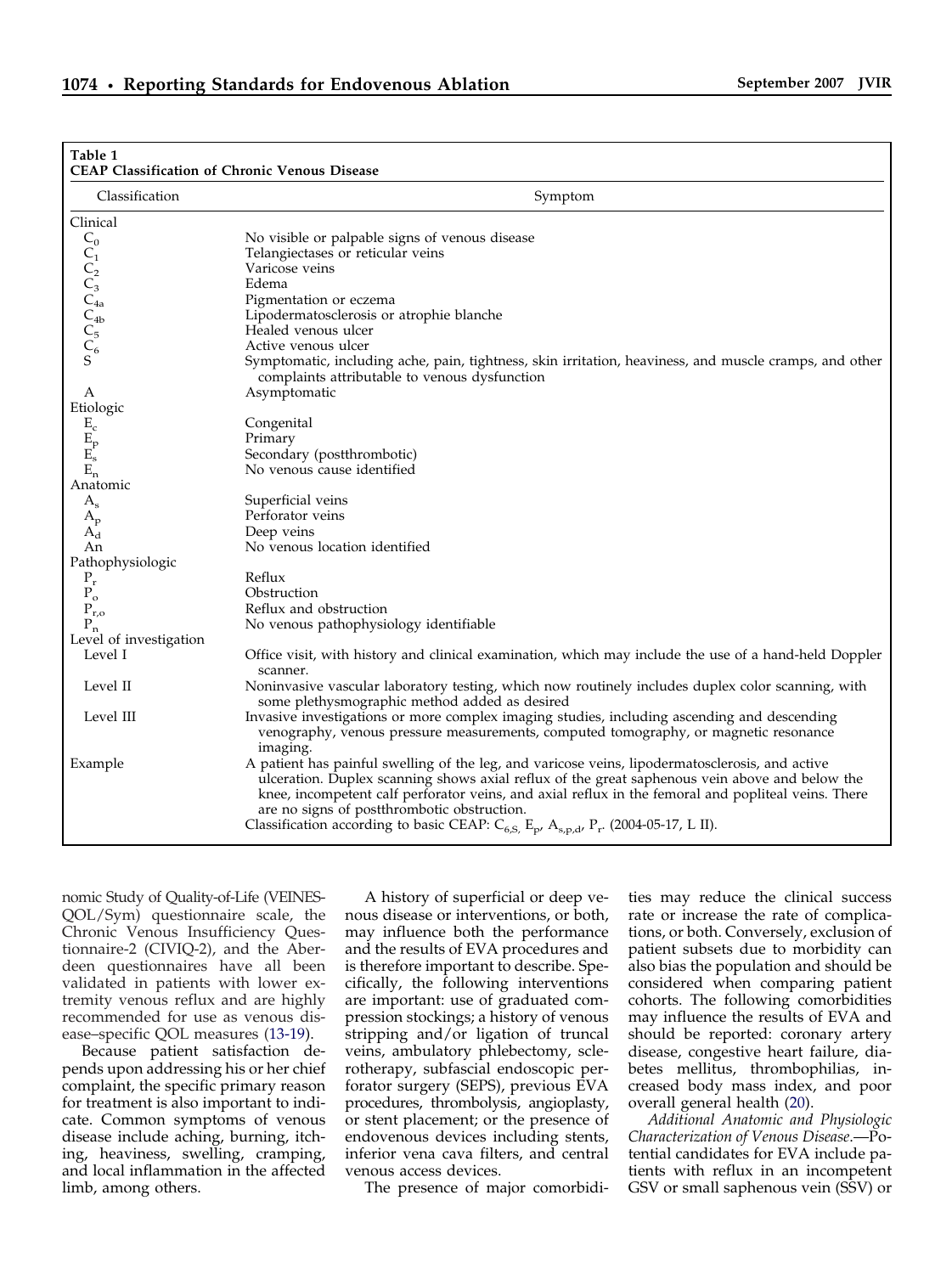<span id="page-2-0"></span>

| Attribute                  | Absent $= 0$                          | $Mild = 1$                                                         | Moderate $= 2$                                                                                   | Severe $=$ 3                                                                      |
|----------------------------|---------------------------------------|--------------------------------------------------------------------|--------------------------------------------------------------------------------------------------|-----------------------------------------------------------------------------------|
| Pain                       | None                                  | Occasional, not restricting<br>activity or requiring<br>analgesics | Daily, moderate activity<br>limitation, occasional<br>analgesics                                 | Daily, severe limiting<br>activities or requiring<br>regular use of<br>analgesics |
| Varicose veins             | None                                  | Few, scattered branch<br>varicose veins                            | Multiple: GSV varicose<br>veins confined to calf<br>or thigh                                     | Extensive: thigh and calf<br>or GSV and SSV<br>distribution                       |
| Venous edema               | None                                  | Evening ankle only                                                 | Afternoon edema,<br>above ankle                                                                  | Morning edema above<br>ankle and requiring<br>activity change,<br>elevation       |
| Skin pigmentation          | None or focal, low<br>intensity (tan) | Diffuse, but limited in<br>area and old (brown)                    | Diffuse over most of<br>gaiter distribution<br>(lower $1/3$ ) or recent<br>pigmentation (purple) | Wider distribution<br>(above lower $1/3$ ),<br>recent pigmentation                |
| Inflammation               | None                                  | Mild cellulitis, limited to<br>marginal area around<br>ulcer       | Moderate cellulitis.<br>involves most of<br>gaiter area (lower 2/<br>3)                          | Severe cellulitis (lower<br>$1/3$ and above) or<br>significant venous<br>eczema   |
| Induration                 | None                                  | Focal, circum-malleolar<br>(<5 cm)                                 | Medial or lateral, less<br>than lower $1/3$ of leg                                               | Entire lower $1/3$ of leg<br>or more                                              |
| Active ulcers, n           | $\theta$                              |                                                                    | $\overline{2}$                                                                                   | >2                                                                                |
| Active ulceration duration | None                                  | $<$ 3 months                                                       | $>3$ mo, $<1$ year                                                                               | Not healed $>1$ year                                                              |
| Active ulcer, size         | None                                  | $<$ 2 cm diameter                                                  | 2-6 cm diameter                                                                                  | $>6$ -cm diameter                                                                 |
| Compressive therapy        | Not used or not<br>compliant          | Intermittent use of<br>stockings                                   | Wears elastic stockings<br>most days                                                             | Full compliance:<br>stockings $+$ elevation                                       |

in a major tributary branch of the GSV or SSV such as the anterior thigh circumflex vein, posterior thigh circumflex vein, or anterior accessory GSV. Therefore, the presence of reflux in these veins is important to document using duplex ultrasound imaging, as pertaining to the CEAP A5 nonsaphenous category. Use of the nomenclature recommended by the International Union of Phlebology, the International Federation of Associations of Anatomists, and the Federative International Committee on Anatomical Terminology is expected [\(21,22\)](#page-7-0).

Variations to standard venous anatomy, when observed on the ultrasound examination, should be reported. These include tortuosity of the target vein, duplications, atresia, the presence of anatomic venous variants, or variable termination of the SSV. The diameter of the GSV and SSV,  $\leq 2$  cm of the junction with the deep vein (common femoral or popliteal) and target vein (if not the GSV or SSV) should be measured. The patient posi-

tion and site of treatment should be specified.

Although a combination of a directed physical examination and duplex ultrasound imaging (CEAP level II examination) is usually sufficient to characterize the anatomic and physiologic extent of lower extremity venous disease [\(23\)](#page-7-0), diagnosis of chronic venous disorders can also be supported by direct or indirect physiologic tests [\(24,25\)](#page-7-0). When these tests are obtained, the results should be reported. Similarly, when a CEAP level III examination is performed using computed tomography or magnetic resonance imaging, the reason for their use should be specified, the results should be reported, and the specific criteria used for diagnosis of venous abnormalities should be indicated.

*Terminology and Definitions*.—Definitions of clinical signs and symptoms should comply with definitions presented in the revised CEAP classification [\(10\)](#page-7-0).

Use of the nomenclature recommended by the International Union of Phlebology, the International Federation of Associations of Anatomists, and the Federative International Committee on Anatomical Terminology is expected [\(21,22\)](#page-7-0). Specific recommendations include the terms *great saphenous vein* or *GSV* (instead of long saphenous vein, greater saphenous vein, or internal saphenous vein) and *small saphenous vein* or *SSV* (instead of short saphenous vein, lesser saphenous vein, or external saphenous vein).

The ultrasound criteria used to define reflux should be indicated; in current practice, most vascular laboratories consider the presence of venous flow reversal for  $>0.5$  to 1.0 seconds with proximal compression, Valsalva maneuver, or distal compression and release to represent pathologic reflux  $(23,26)$ .

#### **TREATMENT DESCRIPTION**

*Pretreatment Preparation*.—The aspects of pretreatment preparation that may influence EVA treatment outcomes are important to describe. This includes methods used to in-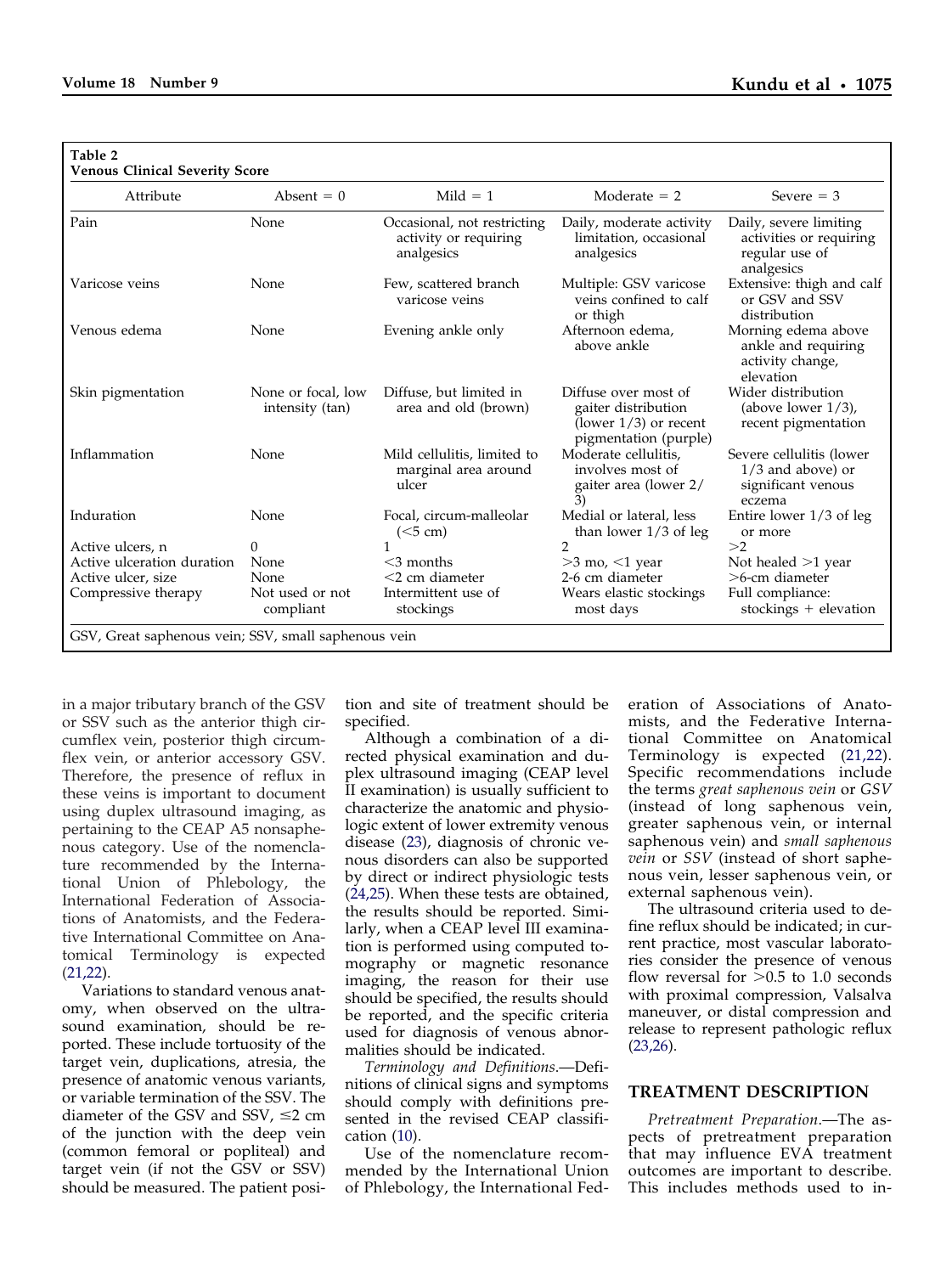crease the distension of the lower extremity veins, such as pretreatment ambulation, patient positioning maneuvers, temperature adjustments to the procedure room, use of tourniquets, or pharmacologic maneuvers such as the administration of vasodilators. The method of marking and mapping the target vein(s) are also important to indicate.

*Method of Vein Access, Intraprocedural Imaging, and Anesthesia*.—The method of venous entry—percutaneous, surgical cutdown, or venotomy should be stated. Imaging guidance for venous access, administration of anesthetic injections, and monitoring of other aspects of the procedure that is provided by ultrasound guidance, fluoroscopic guidance, or a combination should be reported. The type of access system (eg, micropuncture system vs larger needle) is important to report. The precise location of the percutaneous access site(s) is important to indicate as well as the reason for selection of this point (eg, absence of reflux, potential access difficulties below a certain point, and multiple large tributaries). Tumescent anesthesia is usually administered using a dilute local anesthetic to provide local anesthesia, protect surrounding tissues (including adjacent nerves and overlying skin) from the thermal injury, and mechanically collapse the vein to decrease the distance between the catheter-based heat source and the vein walls and thereby enable nonthrombotic ablation of the vein [\(3\)](#page-6-0). The concentration, volume, and method of administration (ie, hand-injection or mechanical device) of local anesthetic drugs should therefore be described. The use of fluoroscopy or venography must be reported.

*Method of Endovenous Ablation*.—For thermal ablation techniques, the type of energy (endovenous laser or radiofrequency) along with the manufacturer of the device should be reported. The energy level (power in watts), time of energy deployment (seconds), mode of delivery (pulsed or continuous mode), and total amount of energy emitted must be reported. If a pulsed mode is used during endovenous laser ablation, the duration and frequency of the pulse should be noted.

For radiofrequency, temperature of the catheter–vein interface, size of the catheter (6F, 8F), catheter and generator model, rate of catheter pull-back in cm/min, and total treatment time should be reported.

For chemical ablation techniques, the concentration, type of sclerosant (including manufacturer), and volume of the sclerosing agent must be reported. If a foam solution is used, the foaming technique should be recorded.

The starting point, ending point, and total length of the ablated segment should be reported in a quantitative fashion (eg, from 1 cm below the saphenofemoral junction to 1 cm above the puncture site; total, 40 cm), and for GSV ablation in relation to groin tributaries (ie, below epigastric vein).

The type and timing of postprocedure care such as compression therapy should also be reported. The class and type of compression therapy and activity restrictions should be reported.

*Adjunctive Procedures*.—Adjunctive procedures such as sclerotherapy and stab phlebectomies are commonly used in patients undergoing EVA. Because of their influence on treatment outcomes, the use and timing of any adjunctive procedures used at the time of EVA or before the initial outcomes assessment should be described. Administration of sclerosant solution through the vascular sheath encasing the laser or radiofrequency probe should be reported. The type of sclerosant, concentration, volume, and foaming technique for foam sclerotherapy should be noted. It should also be clear whether adjunctive procedures were intended as part of the initial treatment approach.

#### **OUTCOMES ASSESSMENT**

Clinical research studies on EVA may be generally categorized into two types: clinical outcome studies and technology assessment studies.

*Clinical Outcomes Studies*.—These studies are designed to assess the clinical efficacy and to verify the safety of EVA procedures and are expected to quantify the impact of therapy on *clinical outcomes that are meaningful to patients*, such as:

- 1. relief of presenting symptoms,
- 2. frequency of skin ulcer healing and time to recurrence,
- 3. prevention of progression of chronic venous insufficiency,
- 4. improvement in quality of life, and
- 5. improvement in cosmesis, or a combination of these.

EVA may succeed in achieving all, some, or none of these goals; similarly, EVA may alleviate all, some, or none of the presenting symptoms. It is therefore important for authors to define the *primary clinical intent* of the procedure and to adjudicate success or failure by this criterion. The primary clinical intent must be a clinical outcome of importance to patients (eg, relief of the dominant presenting symptom) rather than an anatomic/ imaging outcome (eg, ultrasoundproven occlusion of the target vein). Other end points of interest may also be reported, such as the continued need for compression stockings and anti-inflammatory medications after EVA and the need for additional endovenous or surgical procedures.

Because causation of clinical outcomes is generally implied as related to treatment, anatomic and imaging outcome at the same follow-up points must be reported.

*Technology Assessment Studies*.— These studies are designed to answer specific technical questions about a new treatment modality before embarking on full-scale clinical outcomes studies. For such studies, it is acceptable to report an anatomic or imaging outcome (eg, successful ultrasoundproven ablation of the target vein) as the primary outcome, but the authors must limit their conclusions accordingly and no mention of clinical efficacy may be made unless a clinical outcome was systematically evaluated. Because the specific goals of therapy will vary among patients, investigators should report outcomes in as many of the following relevant categories as possible.

*Assessment of Treatment Effectiveness—Symptom Relief*.—A number of methods may be used to report treatment success in relieving presenting symptoms. In general, the use of validated patient-reported measures of venous symptom status is preferred over "homemade" scales or other subjective assessments. Authors may choose to use disease-specific validated scales designed to provide an assessment of venous symptoms (eg,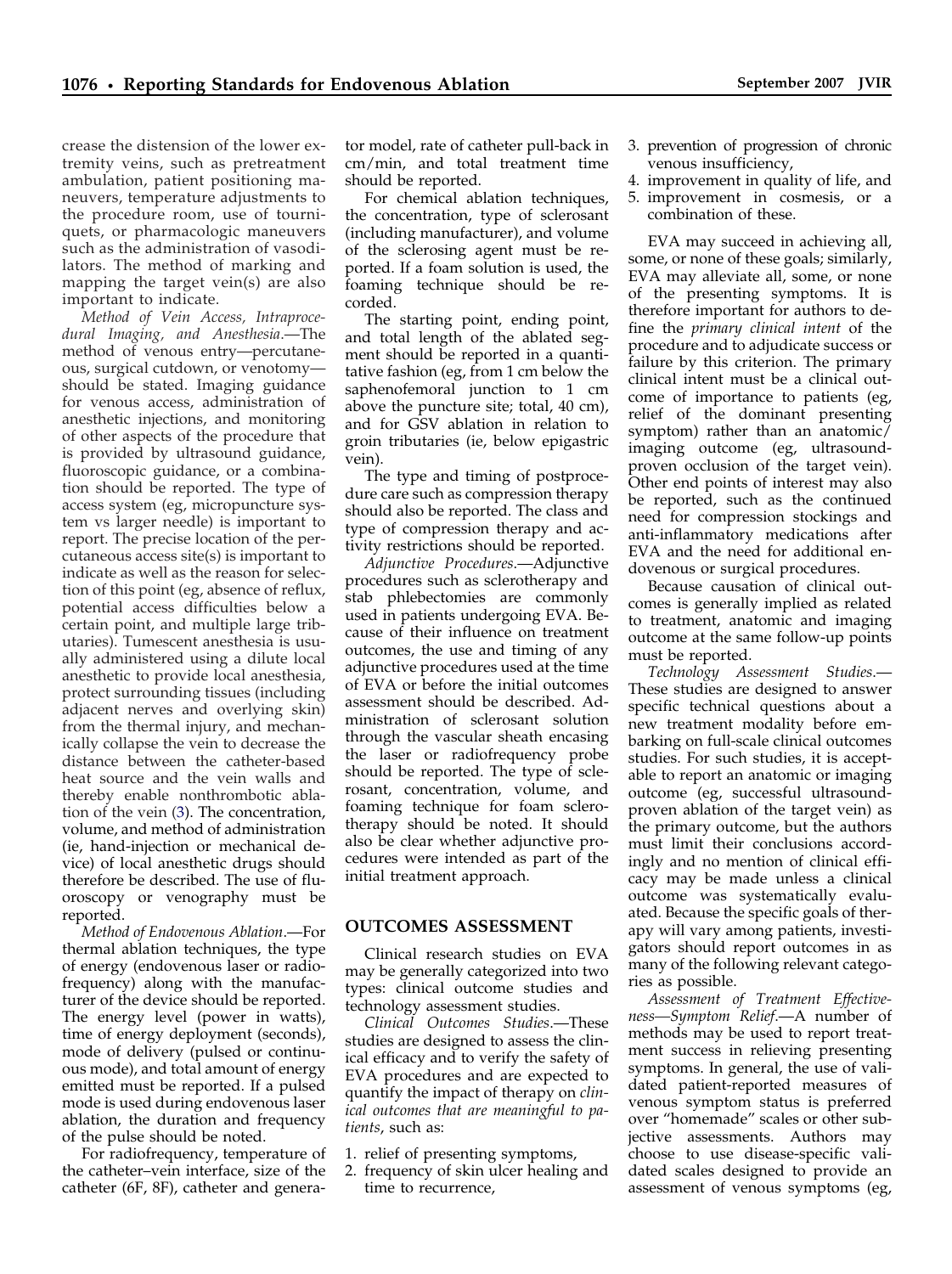VEINES-Sym, Aberdeen Varicose Vein Score, and the Charing Cross Venous Ulcer Score). Authors may also focus on objectively documenting improvement in one or more specific symptoms; for example, validated pain scales such as a Likert scale may be used to assess lower extremity pain, although pain and discomfort are routinely addressed in the above QOL measures. Such assessments may be supplemented by objective measures of clinical improvement that are based upon physician assessment of clinical signs (eg, measurement of leg circumferences in standardized fashion for assessment of lower extremity swelling), but determination of treatment success should not rely exclusively on physician assessments because they may or may not correlate with clinical improvement, which is meaningful to patients.

*Assessment of Treatment Effectiveness—Disease Severity and Quality of Life*.—Presenting symptoms and QOL may improve rapidly after EVA, but meaningful evaluation of the progression of chronic venous insufficiency needs a significantly longer time. Clinical follow-up should therefore be graded as short-term  $(<1$  year), midterm (1 to 3 years), or long-term  $($ >3 years).

Although the CEAP system is a useful descriptive tool, it is thought to have too many static elements to be effective in monitoring change in disease status with treatment [\(27\)](#page-7-0). For this reason, a number of alternative scoring systems have been developed and partially validated for assessment of venous disease severity in patients with chronic venous insufficiency. The American Venous Forum has recommended use of the VCSS to quantify the clinical severity of venous disease (**[Table 2](#page-2-0)**). The VCSS is based on physician assessment of the presence and severity of nine common stigmata of chronic venous disease and the use of compression stockings. VCSS scores correlate well with CEAP clinical class and with the presence of abnormalities in the venous system documented with ultrasound imaging (28–30). For studies that focus primarily on patients with venous ulcers, there also exist measures targeted to this subgroup [\(15,16\)](#page-7-0).

It is important to assess QOL in patients with venous insufficiency be-

cause it provides valuable information on the patient-perceived burden of illness. When QOL is assessed, a *generic* QOL measure, such as the Medical Outcomes Study Short Form 36 (SF-36) measure, and a *venous disease–specific* QOL measure should be used. In recent years, a number of venous disease– specific QOL measures have been developed and at least partly validated; three are listed here:

- The VEINES-QOL/Sym consists of 26 question items that measure venous symptoms, limitations in daily activities due to venous disease, psychologic impact of venous disease, and change over time. The VEINES-QOL/Sym has undergone comprehensive and rigorous psychometric evaluation and is acceptable, reliable, valid, and responsive for use as a patient-reported measure of outcome in chronic venous disease [\(11,13,17\)](#page-7-0).
- The CIVIQ-2 is a 20-question survey that has been validated for use in patients with chronic venous disease and has been used in a previous randomized trial comparing EVA with surgical therapy [\(18,19\)](#page-7-0). Response to each question is rated on a 5-point scale and is classified in one of four dimensions: Pain, Physical, Social, or Psychological. The scores on the four dimensions are combined to form a single global QOL score [\(18\)](#page-7-0).
- The Aberdeen QOL is a 15-question survey that has also been validated for use in patients with chronic venous disease [\(31\)](#page-7-0).

The Charing Cross Venous Ulcer scale likely has less utility in the population treated by EVA but is certainly pertinent for those focused on this aspect of the chronic venous disease [\(15\)](#page-7-0).

*Assessment of Treatment Effectiveness—Cosmesis*.—Successful treatment of venous reflux commonly leads to complete disappearance or marked reduction in the size and visibility of varicose veins. This effect of therapy often enhances patient satisfaction and may lead to improvements in both body image and social functioning, which are comparable with those of cosmetically directed interventions in other body areas. Quantification of these effects in future EVA studies is expected. In general, the use of validated measures of body image, social functioning, and patient satisfaction, such as have been used for other forms of cosmetic intervention, is recommended rather than the use of "homemade" scales. However, because such measures have not yet been validated for use in varicose vein populations, recommendations for reporting in this area cannot be firmly made at this time. It is hoped that future versions of this document will be able to provide greater guidance in this regard.

The assessment of recurrent symptomatic or asymptomatic varicosities remains controversial. Use of a validated classification, such as Recurrent Varicose Veins after Surgery [\(32\)](#page-7-0) should be encouraged. However, a clear and reliable way to discriminate between persistent (residual) veins, "true recurrences," and varicose veins developed as a result of disease progress remains subject to future investigation.

*Assessment of Treatment Effectiveness—Anatomic/Imaging End Points*.— EVA is believed to lead to improved clinical outcomes by eliminating flow in the target vein, enabling reduction in venous hypertension. To properly determine whether treatment failures are due to inability of the technology being evaluated to ablate the vein, use of suboptimal treatment parameters, or other factors, it is therefore important to know if successful ablation of the vein was actually achieved. Because EVA may lead to complete ablation or varying degrees of partial ablation of the vein, it is also important to report the extent of successful ablation. The exact anatomic result that correlates with improved long-term clinical outcomes has not been scientifically demonstrated. At present, however, *anatomic success* should be defined as successful ablation of the target vein, as demonstrated by complete lack of flow or disappearance of vein by duplex ultrasound imaging in the entire treated segment.

Reporting the length of patent GSV below the saphenofemoral junction after ablation, as measured on the postprocedure ultrasound scan, provides important information on the relation between the treatment starting point and the point of achieved ablation. This can be different for different mo-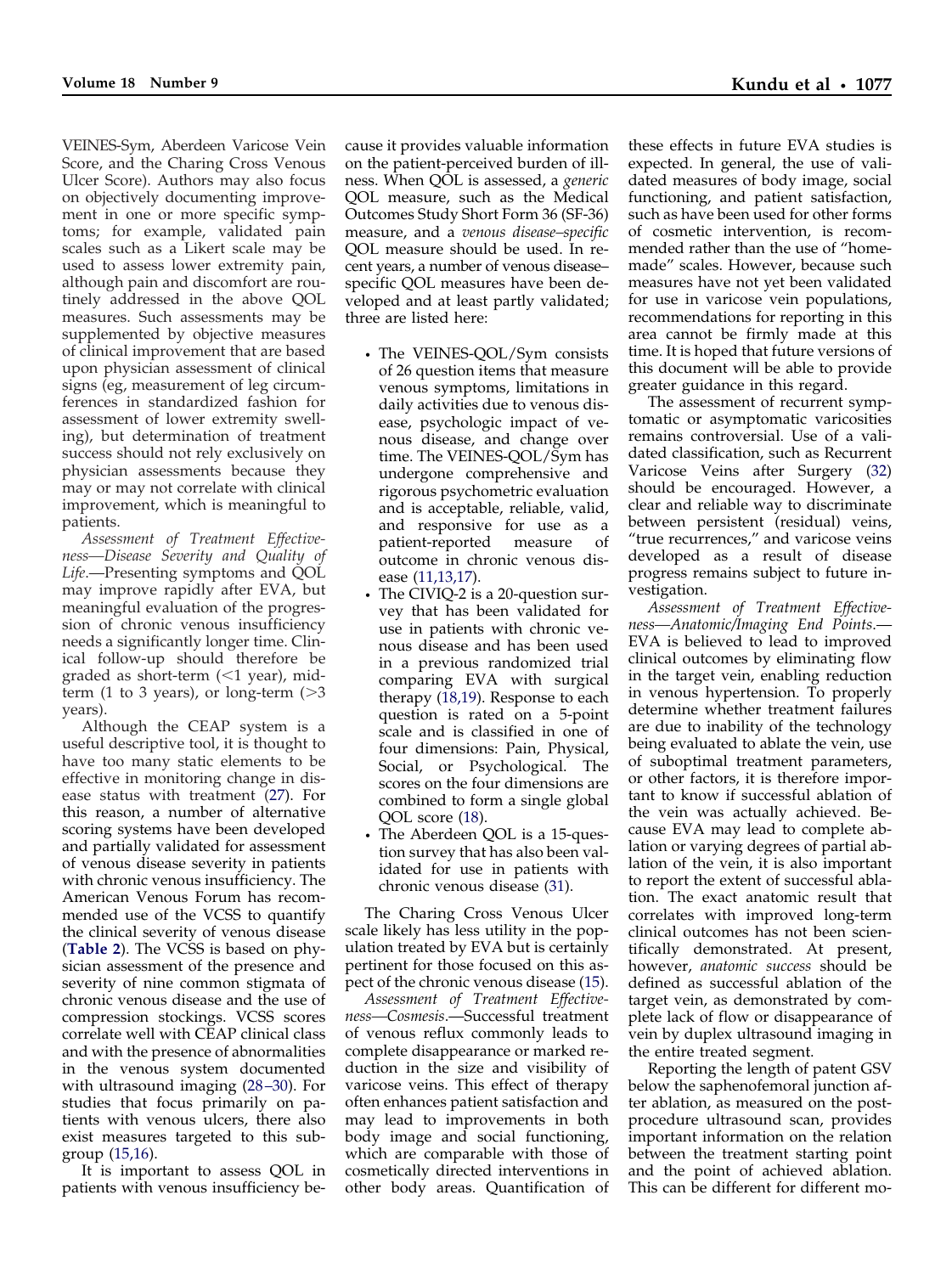| Table 3<br><b>Venous Segmental Disease Score</b> |               |                                                                     |       |  |  |
|--------------------------------------------------|---------------|---------------------------------------------------------------------|-------|--|--|
| Reflux                                           | Score         | Obstruction                                                         | Score |  |  |
| Small saphenous                                  | $\frac{1}{2}$ |                                                                     |       |  |  |
| Great saphenous                                  | 1             | Great saphenous (only if<br>thrombosed from groin to<br>below knee) |       |  |  |
| Perforators, thigh                               | $\frac{1}{2}$ |                                                                     |       |  |  |
| Perforators, calf                                |               |                                                                     |       |  |  |
| Calf veins, multiple                             | 2             | Calf veins, multiple                                                |       |  |  |
| Posterior tibial vein alone                      |               |                                                                     |       |  |  |
| Popliteal vein                                   |               | Popliteal vein                                                      |       |  |  |
| Femoral vein                                     |               | Femoral vein                                                        |       |  |  |
| Profunda femoris vein                            |               | Profunda femoris vein                                               |       |  |  |
| Common femoral vein and above                    |               | Common femoral                                                      |       |  |  |
| Iliac vein                                       |               | Inferior vena cava                                                  |       |  |  |
| Maximum reflux score                             | 10            | Maximum obstruction score                                           | 10    |  |  |

dalities. There also may be a difference in long-term outcome in patients who have no patent GSV or a 1-cm stump compared with a patient with a 5-cm length of patent GSV.

If complete ablation has not been achieved, the anatomic extent of the open segment, presence or absence of reflux, and time of flow reappearance must be reported. Early failures  $(\leq 3)$ days from procedure) may indicate technical failures, whereas late failures can be result of recanalization.

In some patients, successful ablation of a target refluxing vein results in a reduction in size of other initially refluxing veins, with subsequent restoration of unidirectional flow. For this reason, it may be useful to report the presence or absence of reflux in other ultrasound-evaluable major lower extremity veins as well.

Although more studies are needed to more completely validate its utility, the Venous Segmental Disease Score (VSDS, **Table 3**) enables this information to be represented on a continuous scale with subsequent calculation of an overall "reflux score" [\(11,28,30\)](#page-7-0).

Uniform points for clinical and duplex ultrasound follow-up are highly desirable. The most common being within the first 3 days, at 1 month, 1 year after treatment, and annually thereafter. The performance of an early postprocedure ultrasound scan at some point  $\leq 1$  month after treatment is essential and must be reported. For assessment of short-term  $(<1$  year), mid-term  $(1$  to 3 years), or long-term (>3 years) outcomes, du-

plex results at the longest follow-up should also be reported.

*Assessment of Treatment Effectiveness—Terminology and Definitions*.— Reports of long-term results should use uniform terminology:

- a. Recanalization (with or without reflux): documentation of flow in a previously occluded vein.
- b. Neovascularization: presence of multiple small tortuous connections between the saphenous stump or the femoral vein and the residual saphenous vein or its tributaries (new, or pre-existing dilated vessels outside the venous wall).
- c. Primary ablation: ablation after initial treatment.
- d. Primary assisted ablation: successful retreatment of anatomic recanalization before clinical failure has occurred.
- e. Secondary (retreatment) ablation: successful retreatment of patients with anatomic and clinical failure.

*Assessment of Treatment Efficacy—Recommendations*.—Authors must explicitly state whether the study is a technology assessment study or a clinical outcomes study.

For clinical outcomes studies, authors must report the proportion of patients for whom the primary clinical intent of EVA is symptom relief, venous ulcer healing, prevention of progression of chronic venous insufficiency, and improvement in cosmesis. Authors must adjudicate the overall

clinical success or failure of EVA according to whether the primary clinical intent of the procedure was achieved and must report the proportion of patients in which this occurred.

Anatomic and imaging outcomes (eg, successful ultrasound-proven target vein ablation) may be used as the primary outcome for technology assessment studies but not for clinical outcomes studies. Additional reporting of the proportions of patients in whom symptom relief, ulcer healing, regression of chronic venous insufficiency, or cosmetic improvement was achieved, or a combination of these is highly recommended.

*Assessment of Treatment Safety*.— Performance of EVA may be associated with a number of early and late complications. Any invasive therapy can produce an infectious complication, and those that require conscious sedation carry risks of cardiorespiratory compromise. If venography is used to guide therapy, allergic reactions or renal failure, defined as a -20% increase in serum creatinine level, may occur [\(33\)](#page-7-0). Deep vein thrombosis (DVT) or pulmonary embolism, or both, occur with rare frequency in patients treated with EVA and must be reported along with anatomical location and extent of the thrombus [\(34\)](#page-7-0). Other complications may include skin burns, paresthesias or other nerve injuries, and superficial thrombophlebitis in the treated vein or in a tributary [\(35\)](#page-7-0).

All adverse events occurring during or  $\leq 30$  days after the EVA plus adjunctive procedures must be considered procedure-related. The SIR classification system for grading minor or major complications (**[Table 4](#page-6-0)**) can be used when reporting results.

*Assessment of Resource Utilization*.—A rigorous analysis of EVA costs should include the cost of all procedures, devices, medications, and the inpatient treatment required; the cost of use of the procedure suite used; the costs of immediate and long-term complications and recovery time; and the costs of long-term monitoring and treatment [\(36 –38\)](#page-7-0).

#### **COMPARISON BETWEEN TREATMENT GROUPS**

The study design, sample size, statistical power, and statistical analyses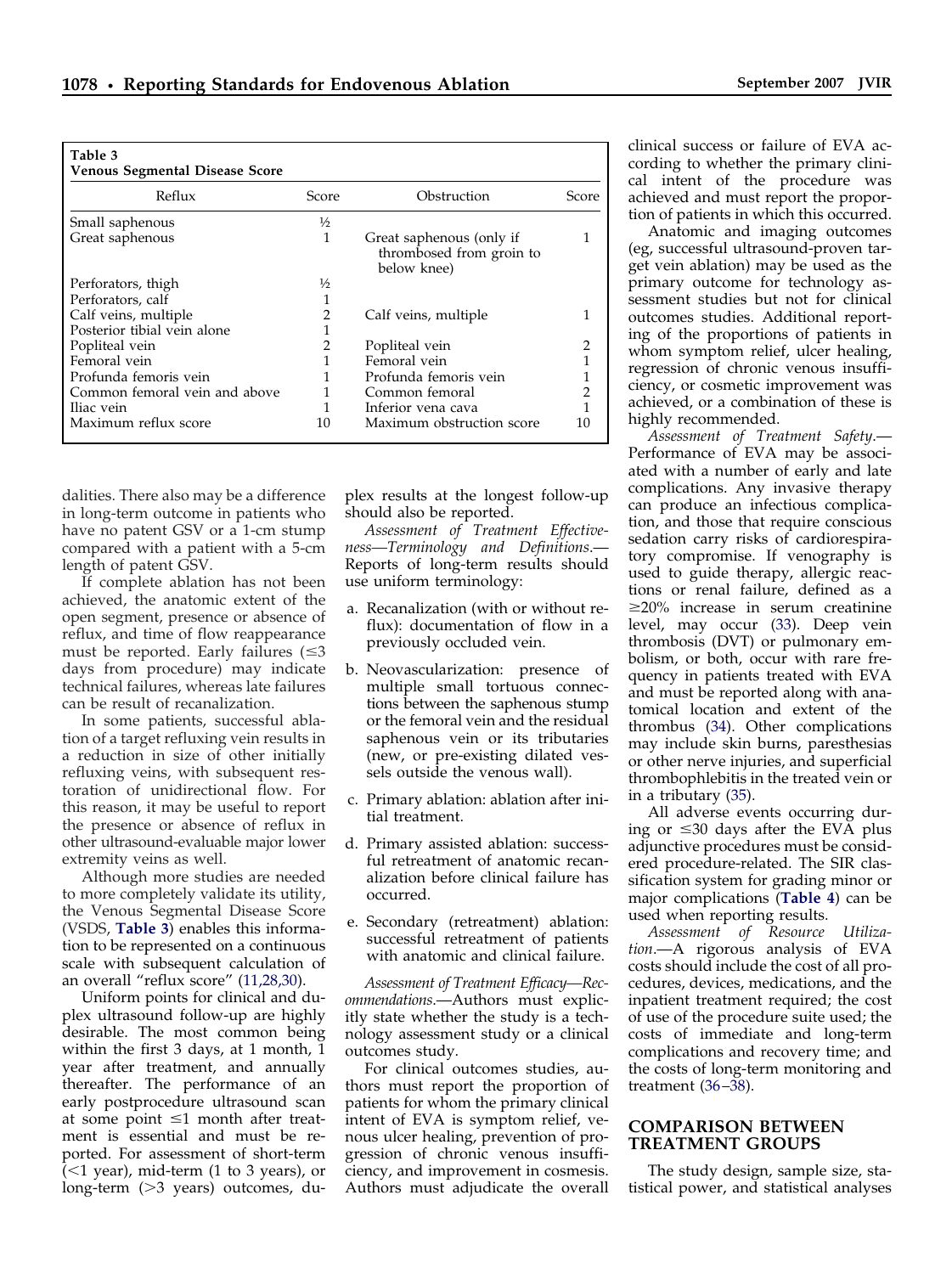#### <span id="page-6-0"></span>**Table 4 Definition of Complications** Minor complications No therapy, no consequence Nominal therapy, no consequence; includes overnight admission for observation only Major complications Require therapy, minor hospitalization  $(\leq 48$  hours) Require major therapy, unplanned increase in level of care, prolonged hospitalization  $(>48$  hours) Permanent adverse sequelae Death

| ×<br>۰,<br>۰,<br>۰,<br>× |  |
|--------------------------|--|
|--------------------------|--|

|                                               | Required | Recommended       |
|-----------------------------------------------|----------|-------------------|
| Pre-EVA evaluation (Section 1)                |          |                   |
| Patient population                            | ☑        |                   |
| Age, gender, race                             | ☑        |                   |
| Clinical indication for EVA                   | ☑        |                   |
| Anatomic location of treated vein             | ☑        |                   |
| CEAP staging                                  | ☑        |                   |
| <b>Clinical Severity Score</b>                |          | ☑                 |
| Study design                                  |          |                   |
| Inclusion criteria                            | ☑        |                   |
| Exclusion criteria                            |          |                   |
| Comorbid diseases                             | ☑        |                   |
| Functional status and QOL                     |          | ☑                 |
| Pretreatment imaging                          | ☑        |                   |
| Primary reason for treatment                  | ☑        |                   |
| <b>EVA</b> description (Section 2)            |          |                   |
| Pre-treatment preparation                     |          | ☑                 |
| Method of vein access                         | ☑        |                   |
| Intraprocedural imaging                       | ☑        |                   |
| Device or chemical agent description          | ☑        |                   |
| Energy source, duration                       | ☑        |                   |
| Total energy deposited, or dose of sclerosant | ☑        |                   |
| Adjunctive techniques                         | ☑        |                   |
| Anesthesia                                    | ☑        |                   |
| Length and diameter of vein                   | ☑        |                   |
| Post-EVA evaluation (Section 3 and 4)         |          |                   |
| Complications                                 |          |                   |
| Immediate                                     | ☑        |                   |
| 30-day                                        | ☑        |                   |
| Follow-up imaging at regular intervals        | ☑        |                   |
| Follow-up of clinical status                  | ☑        |                   |
| QOL assessment                                |          | ☑                 |
| Uniform duration of follow-up                 |          | ☑                 |
| Need for additional procedures                | ☑        |                   |
| Costs/cost effectiveness                      |          | ☑                 |
| Primary outcome                               | ☑        | $\vert \ \ \vert$ |

must be reported as well as institutional review board status and funding source. Consultation with a statistician in the methodology of the study design and statistical analysis is recommended before starting the study. For comparative studies, blinding of the outcomes assessors should be used whenever possible. A description of all methods used to minimize bias in the study is recommended.

Patients in comparative studies should be stratified by the anatomic location of the target vein and baseline

clinical disease severity because these key factors may influence treatment outcomes.

Primary statistical analyses must be reported based on intention-to-treat and per-protocol analyses. With an intention-to-treat approach, subjects are analyzed with the group to which they are initially allocated regardless of whether they actually received the treatment or dropped out of the study. Per-protocol analysis considers only those patients who actually received the intended treatment. Discussions of significance should incorporate the study design limitations. If the study conclusions are based on analysis of surrogate (ie, nonclinical) outcomes, they should be tempered accordingly.

#### **STATISTICAL ANALYSIS**

Appropriate statistical methods of assessing outcomes should be used. For long-term follow-up studies, lifetable analysis is an established standard. In comparison studies, techniques allowing adjustment for covariants are preferential, such as logistic regression, generalized linear model, and Cox proportional hazards model.

Numeric information presented in the report should be sufficient for an independent analysis of major findings. Ideally, the study database should be available for access.

### **CONCLUSION**

Endovenous ablations are promising treatment options for lower extremity venous disease. It is the purpose of this document to enhance the uniformity of research reporting on these procedures. A summary of the recommendations and requirement for reporting is provided in **Table 5**.

#### **References**

- 1. Callam MJ. Epidemiology of varicose veins. Br J Surg 1994; 81:167–173.
- 2. Bone C. Tratamiento endoluminal delas vaarices con laser de diodo: studio preliminary. Rev Patol Vasc 1999; 5:35– 46.
- 3. Min RJ, Khilnani N, Zimmet SE. endovenous laser treatment of saphenous vein reflux: long term results. J Vasc Interv Radiol 2003; 14:991–996.
- 4. Chandler JG, Pichot O, Sessa C, Schuller-Petrovic S, Osse FJ, Bergan JJ. Defining the role of extended saphenofemoral junction ligation: a prospec-